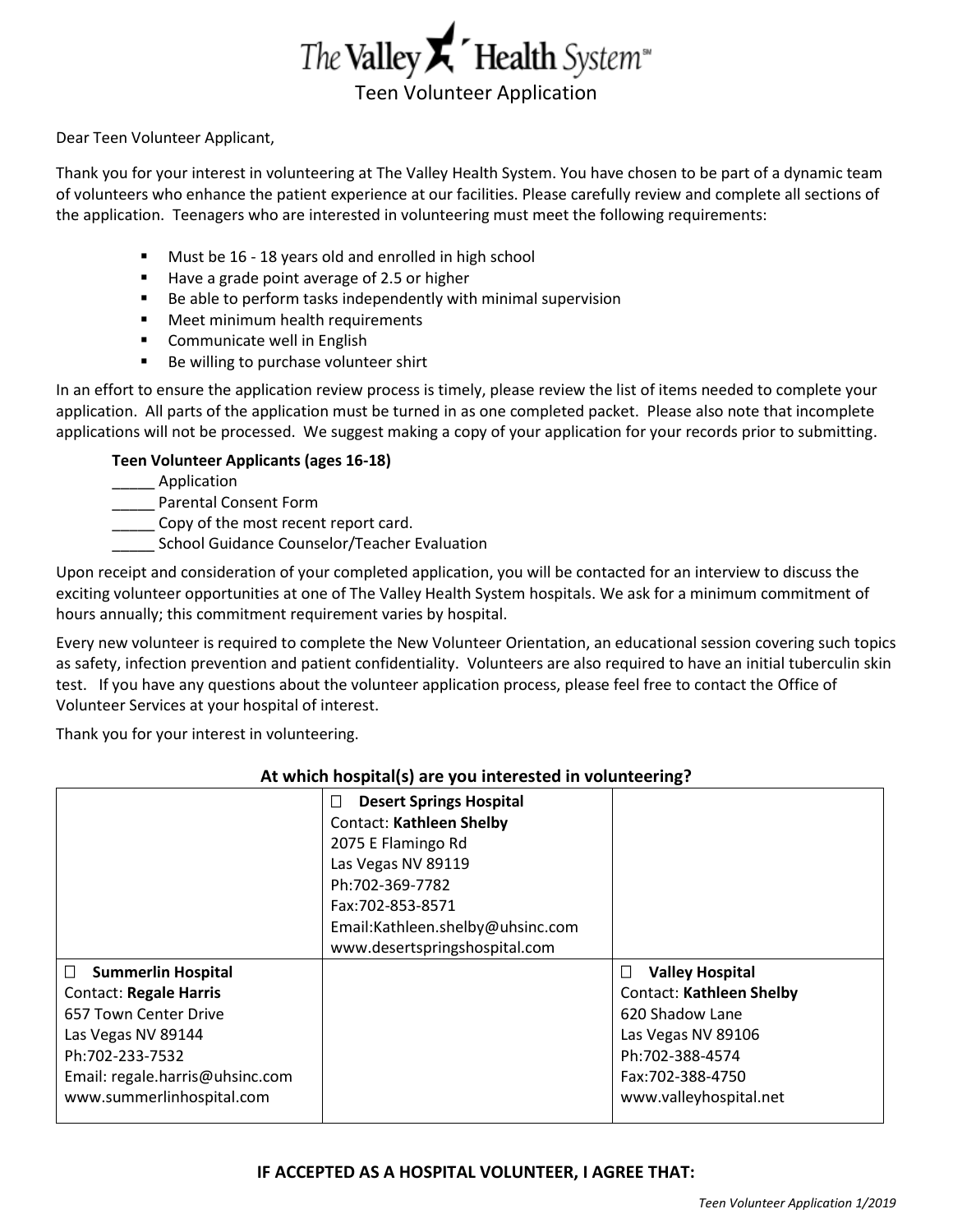

- 1. I shall hold as absolutely confidential, all information I obtain directly or indirectly concerning patients, doctors or staff, and not seek to obtain confidential information.
- 2. My services are donated to the hospital without contemplation of compensation or future employment, and given with humanitarian, religious or charitable reasons.
- 3. I shall submit to any health examination which may be necessary as part of my volunteer services.
- 4. As a TEEN VOLUNTEER I am between 16 years and 18 years old and currently attending high school.
- 5. I understand I am required to take safety and educational training yearly or as required by the hospital.
- 6. I shall be punctual and conscientious, conduct myself with dignity, courtesy and with consideration of others, in my endeavors as a professional volunteer.
- 7. I shall make my best effort to fulfill my commitment to the hospital by completing all assignments that I accept.
- 8. I shall at all times uphold the mission, vision, values and standards of the hospital.
- 9. I understand the Volunteer Services Department reserves the right to terminate my volunteer status as a result of (a) failure to comply with hospital policies, rules and regulations; (b) absences without prior notification; (c) unsatisfactory behavior or conduct, work appearance; or (d) any other circumstances which, in the judgment of the department director, would make my continued services as a volunteer, contrary to the best interests of the hospital.

I have read each of the above conditions and I agree to be bound by them as well as all hospital policies and procedures with The Valley Health System.

\_\_\_\_\_\_\_\_\_\_\_\_\_\_\_\_\_\_\_\_\_\_\_\_\_\_\_\_\_\_ \_\_\_\_\_\_\_\_\_ \_\_\_\_\_\_\_\_\_\_\_\_\_\_\_\_\_\_\_\_\_\_\_\_ \_\_\_\_\_\_\_\_\_\_

Applicant Signature Date Parent Signature Date

# **Office of Volunteer Services- Parental Consent Form**

This consent form assures that you understand and agree to the following: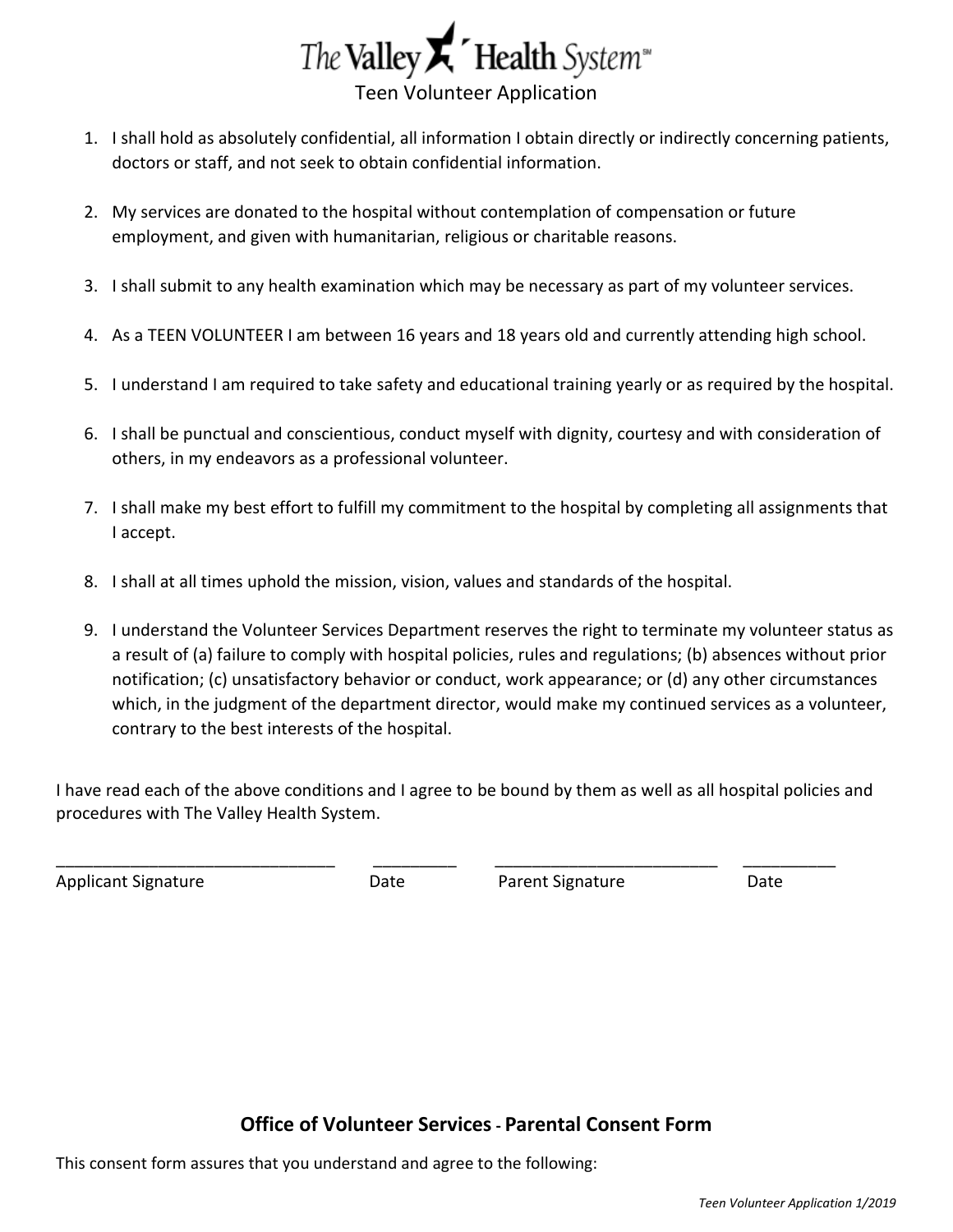

- 1. Your child meets the age requirement of 16 -18 years of age and enrolled in high school.
- 2. He/she volunteers with your approval.
- 3. Both you and child realize that volunteering at a hospital within The Valley Health System is a very important commitment.
- 4. Your child must follow all rules and regulations established by the Office of Volunteer Services and The Valley Health System, especially as it relates to attendance at volunteer orientation and maintaining patient confidentiality at all times.
- 5. I understand my child will have a two-step tuberculin skin test prior to volunteering and that The Valley Health System will administer this test at no cost to me.
- 6. Your child must be regular in attendance and in the proper uniform.
- 7. Your child commits to volunteering the minimum number of volunteer hours specified by the hospital where volunteer service will be completed.

It is the policy of The Valley Health System that any minor volunteering should have a parent's consent for any emergency treatment needed while volunteering.

I hereby give permission for my child to perform volunteer services at The Valley Health System.

I realize the need for my child to be dependable, courteous and uphold the hospital code of ethics. I will be glad to cooperate with him/her in complying with the rules and regulations set up for both the volunteer's and hospital's protection.

I will not hold The Valley Health System or its hospitals responsible for any illness or injury incurred by my son/daughter, which is related to a previously existing medical condition/disability.

I understand it is my responsibility to inform the Office of Volunteer Services of any such pre-existing condition/disability prior to my child's receiving his/her assignment.

I give permission to the provided references to release information on my child as requested on the reference form by the Office of Volunteer Services at The Valley Health System.

I authorize a representative of the my child's school to complete the School Guidance Counselor/Teacher Evaluation Form in connection with my child's application to participate in the Teen Volunteer Program at The Valley Health System. I understand the purpose of the form is to aid The Valley Health System in selecting qualified Teen Volunteers.

It is my understanding that all information will be kept in strict confidence.

**Printed Name (parent/guardian):** \_\_\_\_\_\_\_\_\_\_\_\_\_\_\_\_\_\_\_\_\_\_\_\_\_\_\_\_\_\_\_\_\_\_\_\_\_\_\_\_\_\_\_\_\_\_\_\_\_\_\_\_\_\_\_\_\_\_\_\_\_

**Signature (parent/guardian):**\_\_\_\_\_\_\_\_\_\_\_\_\_\_\_\_\_\_\_\_\_\_\_\_\_\_\_\_\_\_\_\_\_\_\_\_\_\_\_\_\_ **Date:** \_\_\_\_\_\_\_\_\_\_\_\_\_\_\_\_\_\_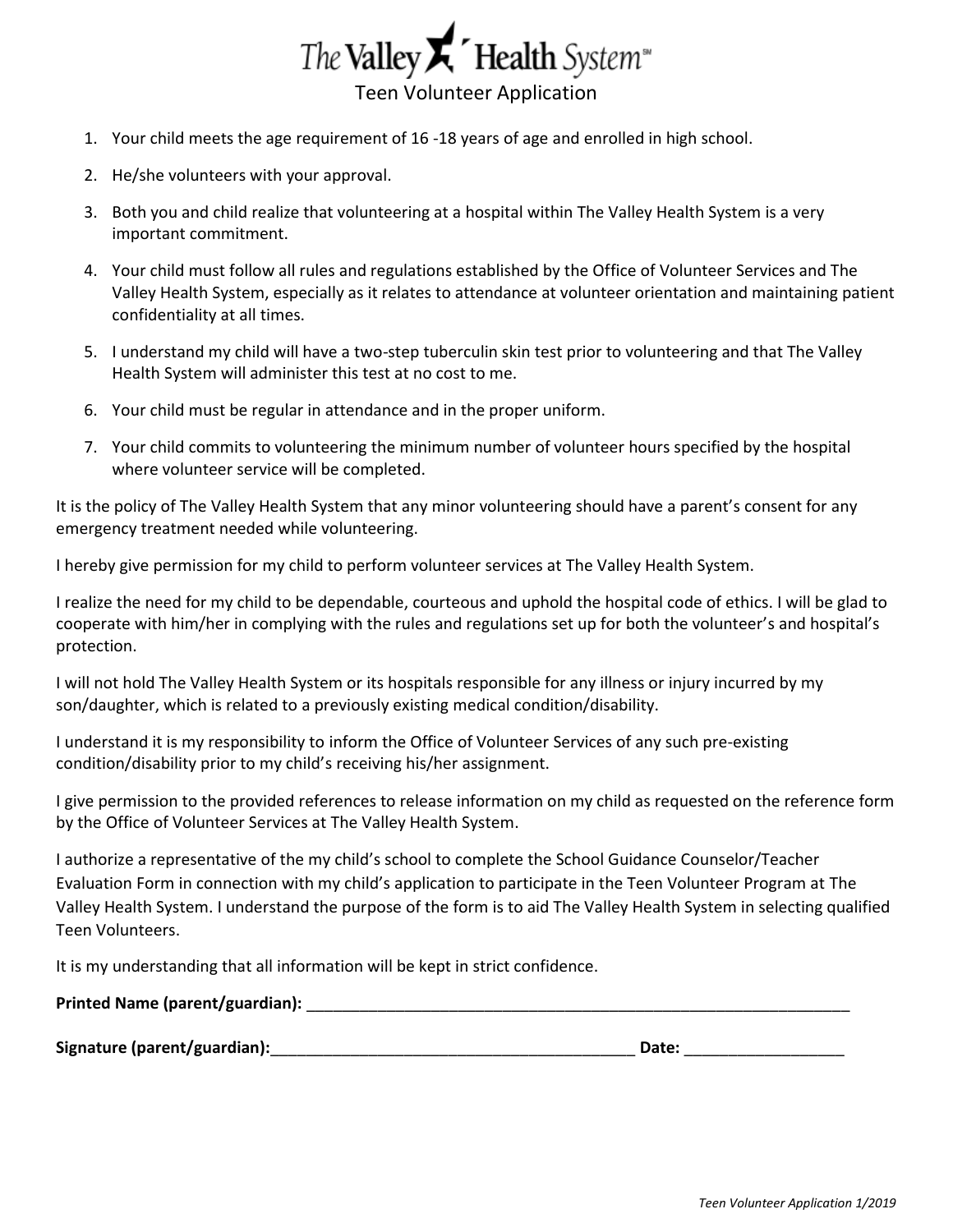

# **Student Counselor/Teacher Evaluation Form**

The student named below is applying for membership in the Teen Volunteer program at The Valley Health System. The following information is requested to assist in evaluating the applicant's eligibility.

#### *Please return form to the student.*

| Dear Counselor/Teacher:                                                                                                                                                                                                                                                                                                                                                                                                                                        |                        |                        |              |      |  |
|----------------------------------------------------------------------------------------------------------------------------------------------------------------------------------------------------------------------------------------------------------------------------------------------------------------------------------------------------------------------------------------------------------------------------------------------------------------|------------------------|------------------------|--------------|------|--|
| As Parent/Guardian I hereby give my permission for the release of this requested information.                                                                                                                                                                                                                                                                                                                                                                  |                        |                        |              |      |  |
|                                                                                                                                                                                                                                                                                                                                                                                                                                                                |                        |                        |              |      |  |
|                                                                                                                                                                                                                                                                                                                                                                                                                                                                |                        |                        |              |      |  |
| In recommending this student for volunteer service, please take into account that every volunteer assignment in a<br>hospital setting is a serious assignment. The Teen Volunteer must be able to adjust to working in an environment where<br>patients and their families are experiences varying levels of stress. As the volunteer moves about the hospital, he/she<br>must be able to conduct himself/herself in a mature manner, with poise and courtesy. |                        |                        |              |      |  |
| <b>School Attendance Record</b>                                                                                                                                                                                                                                                                                                                                                                                                                                | $\Box$<br>Good         | Poor<br>$\mathbb{R}^n$ |              |      |  |
| <b>School Punctuality Record</b>                                                                                                                                                                                                                                                                                                                                                                                                                               | Good<br>$\mathbb{R}^n$ | Poor                   |              |      |  |
| <b>School Academic Record</b>                                                                                                                                                                                                                                                                                                                                                                                                                                  | Good<br>$\mathbb{R}^n$ | Poor                   |              |      |  |
| <b>Characteristics</b>                                                                                                                                                                                                                                                                                                                                                                                                                                         | <b>Superior</b>        | Good                   |              | Poor |  |
| Leadership                                                                                                                                                                                                                                                                                                                                                                                                                                                     |                        |                        | Average      |      |  |
| Ability to follow                                                                                                                                                                                                                                                                                                                                                                                                                                              |                        |                        |              |      |  |
| directions                                                                                                                                                                                                                                                                                                                                                                                                                                                     |                        |                        |              |      |  |
| Ability to work                                                                                                                                                                                                                                                                                                                                                                                                                                                |                        |                        |              |      |  |
| independently                                                                                                                                                                                                                                                                                                                                                                                                                                                  |                        |                        |              |      |  |
| Ability to work with                                                                                                                                                                                                                                                                                                                                                                                                                                           |                        |                        |              |      |  |
| others                                                                                                                                                                                                                                                                                                                                                                                                                                                         |                        |                        |              |      |  |
| <b>Emotional Stability</b>                                                                                                                                                                                                                                                                                                                                                                                                                                     |                        |                        |              |      |  |
| Appearance                                                                                                                                                                                                                                                                                                                                                                                                                                                     |                        |                        |              |      |  |
| I recommend this student for volunteer services                                                                                                                                                                                                                                                                                                                                                                                                                |                        | Yes                    | $\Box$<br>No |      |  |
| <b>Comments:</b>                                                                                                                                                                                                                                                                                                                                                                                                                                               |                        |                        |              |      |  |
|                                                                                                                                                                                                                                                                                                                                                                                                                                                                |                        |                        |              |      |  |
|                                                                                                                                                                                                                                                                                                                                                                                                                                                                |                        |                        |              |      |  |
|                                                                                                                                                                                                                                                                                                                                                                                                                                                                |                        |                        |              |      |  |
|                                                                                                                                                                                                                                                                                                                                                                                                                                                                |                        |                        |              |      |  |
|                                                                                                                                                                                                                                                                                                                                                                                                                                                                |                        |                        |              |      |  |

Printed Name: \_\_\_\_\_\_\_\_\_\_\_\_\_\_\_\_\_\_\_\_\_\_\_\_\_\_\_\_\_\_\_\_\_\_\_\_\_\_\_\_\_\_\_\_\_ Title: \_\_\_\_\_\_\_\_\_\_\_\_\_\_\_\_\_\_\_\_\_\_\_\_\_\_\_\_

Signature: \_\_\_\_\_\_\_\_\_\_\_\_\_\_\_\_\_\_\_\_\_\_\_\_\_\_\_\_\_\_\_\_\_\_\_\_\_\_\_\_\_\_\_\_\_\_\_\_\_\_\_\_\_\_\_\_ Date: \_\_\_\_\_\_\_\_\_\_\_\_\_\_\_\_\_\_\_

*Teen Volunteer Application 1/2019*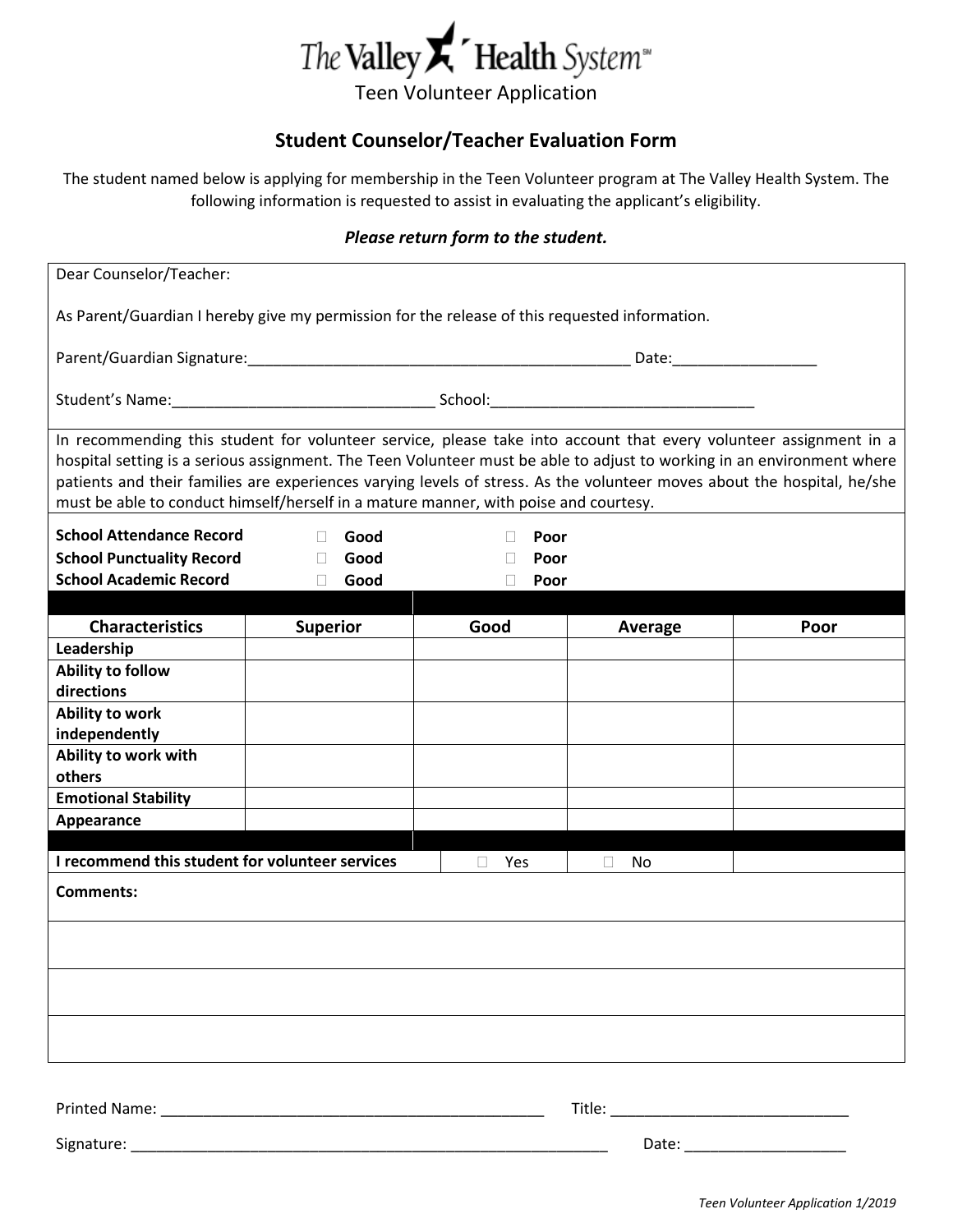

| Birthdate(MM/DD/YY): ______________   |                                                                          | П.<br>school.                                                                                                                                                                                                                  |      |                       | I certify that I meet all criteria The Valley Health System requires in order<br>to be a teen volunteer and that I am 16-18 years of age, enrolled in high |
|---------------------------------------|--------------------------------------------------------------------------|--------------------------------------------------------------------------------------------------------------------------------------------------------------------------------------------------------------------------------|------|-----------------------|------------------------------------------------------------------------------------------------------------------------------------------------------------|
|                                       |                                                                          | <b>Applicant Contact Information</b>                                                                                                                                                                                           |      |                       |                                                                                                                                                            |
| Last                                  |                                                                          | First                                                                                                                                                                                                                          |      |                       | Middle                                                                                                                                                     |
|                                       |                                                                          |                                                                                                                                                                                                                                |      |                       |                                                                                                                                                            |
| Street                                |                                                                          |                                                                                                                                                                                                                                | City | State                 | Zip Code                                                                                                                                                   |
| Home Phone: _________________________ |                                                                          |                                                                                                                                                                                                                                |      |                       |                                                                                                                                                            |
|                                       |                                                                          |                                                                                                                                                                                                                                |      |                       |                                                                                                                                                            |
|                                       |                                                                          | <b>Emergency Contact Information</b>                                                                                                                                                                                           |      |                       |                                                                                                                                                            |
|                                       |                                                                          |                                                                                                                                                                                                                                |      |                       |                                                                                                                                                            |
|                                       |                                                                          |                                                                                                                                                                                                                                |      |                       |                                                                                                                                                            |
| Home Phone:                           | Preferred Method of Contact: □ Home Phone □ Cell Phone □ Email           | Work Phone:                                                                                                                                                                                                                    |      | Cell Phone:           |                                                                                                                                                            |
|                                       |                                                                          | <b>School Information</b>                                                                                                                                                                                                      |      |                       |                                                                                                                                                            |
| Name of School:                       |                                                                          | Grade: The Contract of the Contract of the Contract of the Contract of the Contract of the Contract of the Contract of the Contract of the Contract of the Contract of the Contract of the Contract of the Contract of the Con |      | GPA: Graduation Year: |                                                                                                                                                            |
|                                       |                                                                          | <b>Work or Volunteer Experience</b>                                                                                                                                                                                            |      |                       |                                                                                                                                                            |
| <b>Volunteer Experience:</b>          |                                                                          |                                                                                                                                                                                                                                |      |                       |                                                                                                                                                            |
| <b>Volunteer Experience:</b>          |                                                                          |                                                                                                                                                                                                                                |      |                       |                                                                                                                                                            |
| <b>Work Experience:</b>               |                                                                          |                                                                                                                                                                                                                                |      |                       |                                                                                                                                                            |
|                                       |                                                                          | Personal Interests - Tell Us About Yourself                                                                                                                                                                                    |      |                       |                                                                                                                                                            |
|                                       | How did you hear about our Teen Volunteer Program?                       |                                                                                                                                                                                                                                |      |                       |                                                                                                                                                            |
|                                       | Are you interested in a Medical Career? If yes, what area?               |                                                                                                                                                                                                                                |      |                       |                                                                                                                                                            |
|                                       |                                                                          |                                                                                                                                                                                                                                |      |                       |                                                                                                                                                            |
| Who encouraged you to volunteer?      |                                                                          |                                                                                                                                                                                                                                |      |                       |                                                                                                                                                            |
|                                       | Have you previously applied to the Teen Volunteer Program? If yes, when? |                                                                                                                                                                                                                                |      |                       |                                                                                                                                                            |